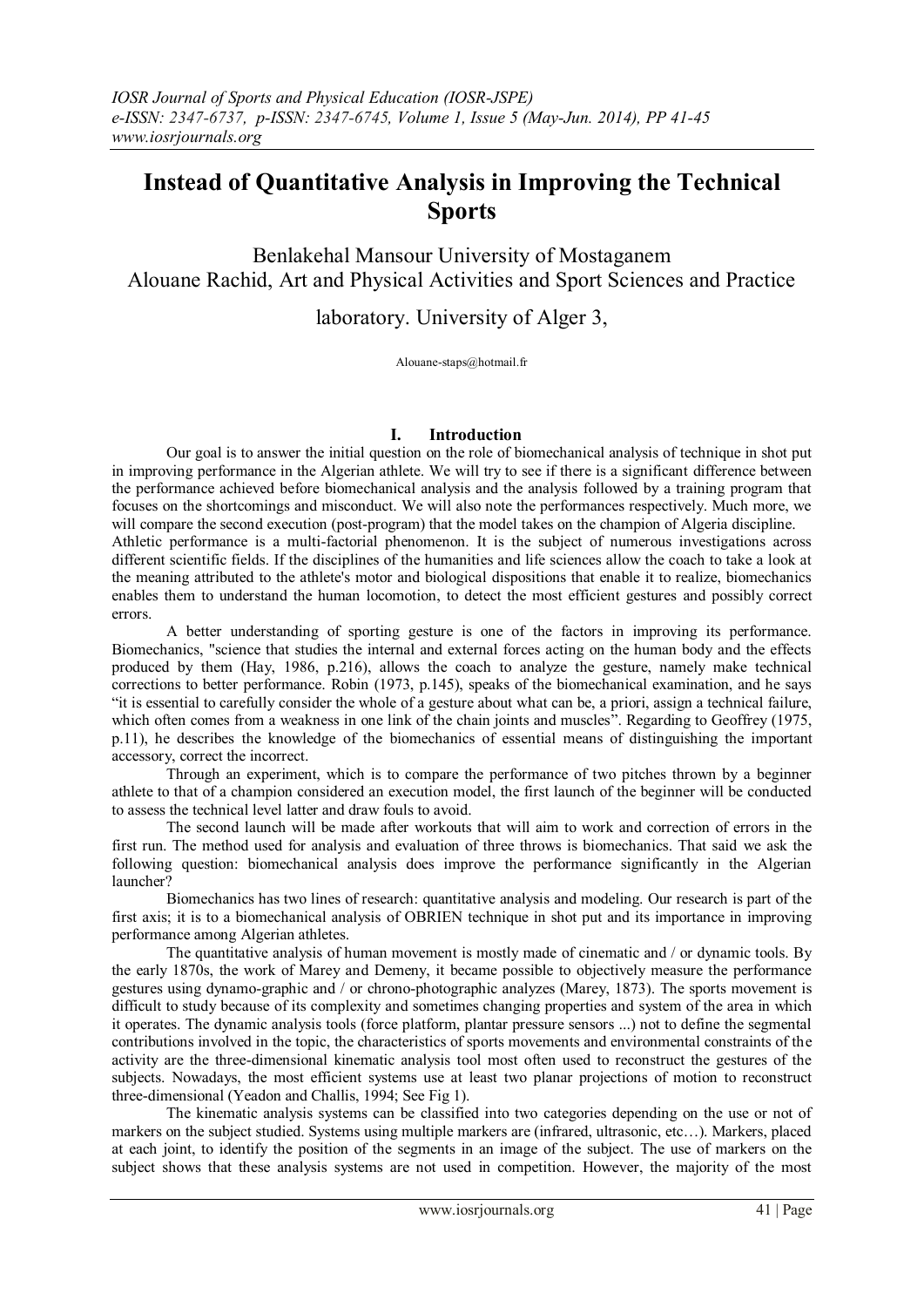successful gesture made by top athletes is observable only during these tests. To allow analysis of these gestures without using cooperation of the subject.

The Modeling thus allows developing new strategies and gestures to predict their influences on performance. The appropriation of a model requires the sports biomechanics to consider the representations that the athlete uses in his activity and observable parameters by the coach. The use of common paradigms in robotics and the study of systems consisting of poly-articulated sound are now possible to offer much more faithful in representations of athletes. Models that represent the subject in its entirety promote understanding of the influence of a strategy gestural performance. The dispersion of performance between elite athletes is very low; these performances usually provide more information in line with expectations of the coach. Already used in many scientific fields, modeling is a particularly effective means of investigation in cases where the design comes from a rigorous method.

The shot put is a discipline that belongs to the family of athletics. This is an acyclic movement and also "an activity where the action is carried out in an isolated form, closed in on itself, the motor form is characterized by a phase structure in three parts" (Beyer, 1987, p. 91).

In terms of technique O'Brien, it is broken down according to some authors, in three parts and in other four parts. Hopf (1977), which was decomposed into four gesture parts called: preparation, sliding, throwing and finally catching up.

With regard to Hinz (1983), there are three parts called successively, start shaving, acceleration and finally catch up.

Then Fleuridas (1990), who joined the previous author on the number of phases, but he uses different names. He describes successively, preparatory, implementation, and at the end finish with a final phase. For our part, we distinguish, for ease of study the four following phases (Technique of O'Brien):

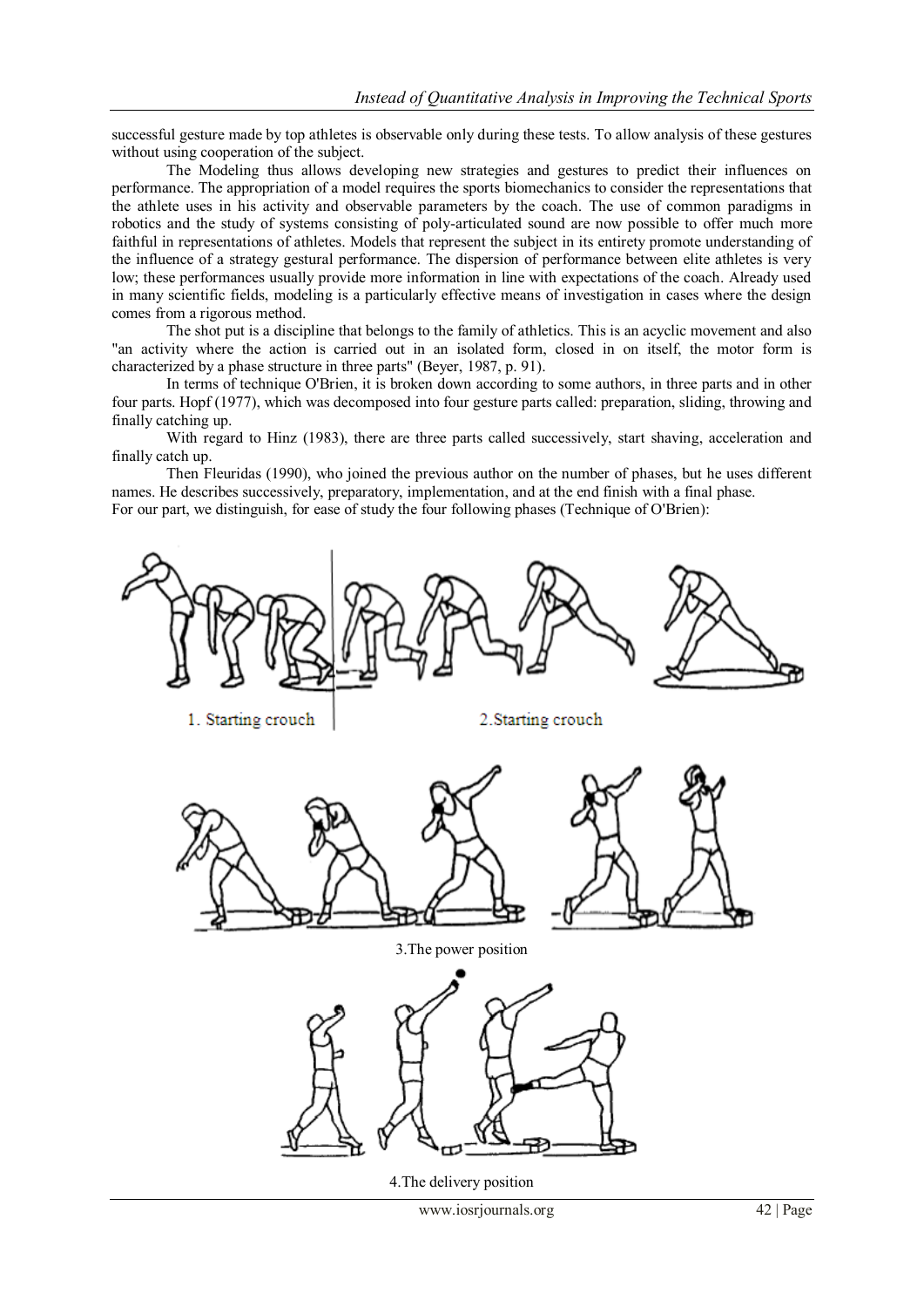**Fig.1-** The O'Brien technique divided into 4 phases (Hopf, 1977).

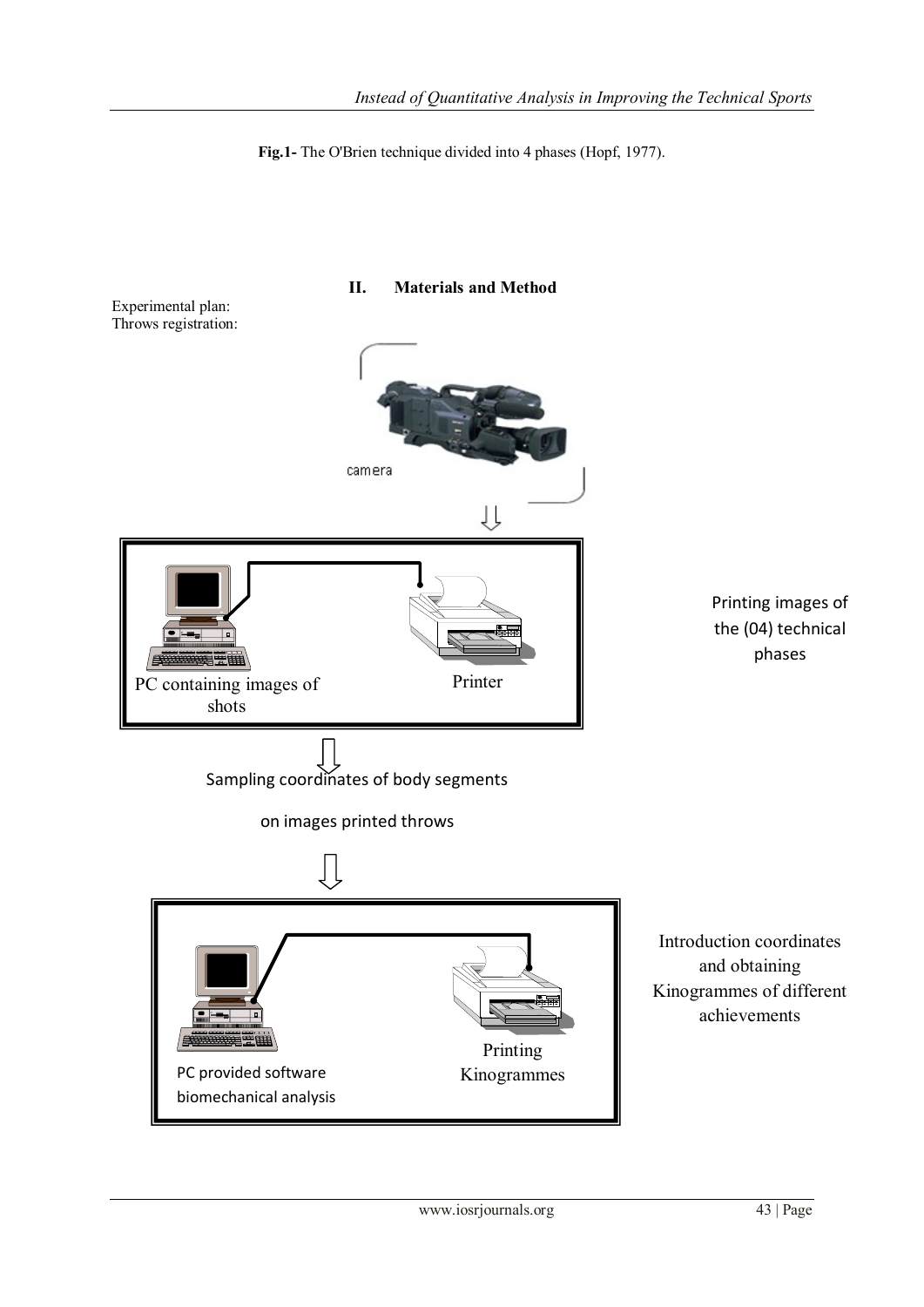In light of these technical points that characterize the correct execution of the shot put, we believe that the information provided by biomechanical analysis will be very useful from the second phase where technical difficulties are more important.

#### **The course of the experiment:**

The subject performs the shots from a single position. He is wearing shorts. The joints are marked with fluorescent elastic bands. The performance of each throw is recorded. Athletes perform three tests; we will choose the sequence of better performance.

#### **Error factors:**

We tried to reproduce the same material conditions for recording shots, but errors investment material was still presented.

During collection of data (Easting and Northing) images, we found it difficult to locate some joints, which probably led to miscalculations and possibly measure.

Due to the quality of the film, we have encountered difficulties to have the same phases (with the same beginning and the same end) for all shots (thanks to the freeze frame). This led, no doubt, errors in the calculation of the average trajectory of C.G.G.

#### **The Kinogrammes of three shots:**

# **III. Results**

Following our experiment, we obtained the following Kinogrammes and their performances: Those of the athlete:



Performance achieved: 13.56 m

Performance achieved: 13.73 m

Those of the model:



# **Description of trajectories of the general center of gravity (CGG):**

Those of the Model: Following the sticks that mark the path of CGG, we note that it rises gradually from the beginning until the end of the throw. It's an upward trajectory (gradual increase), without sharp, smooth and